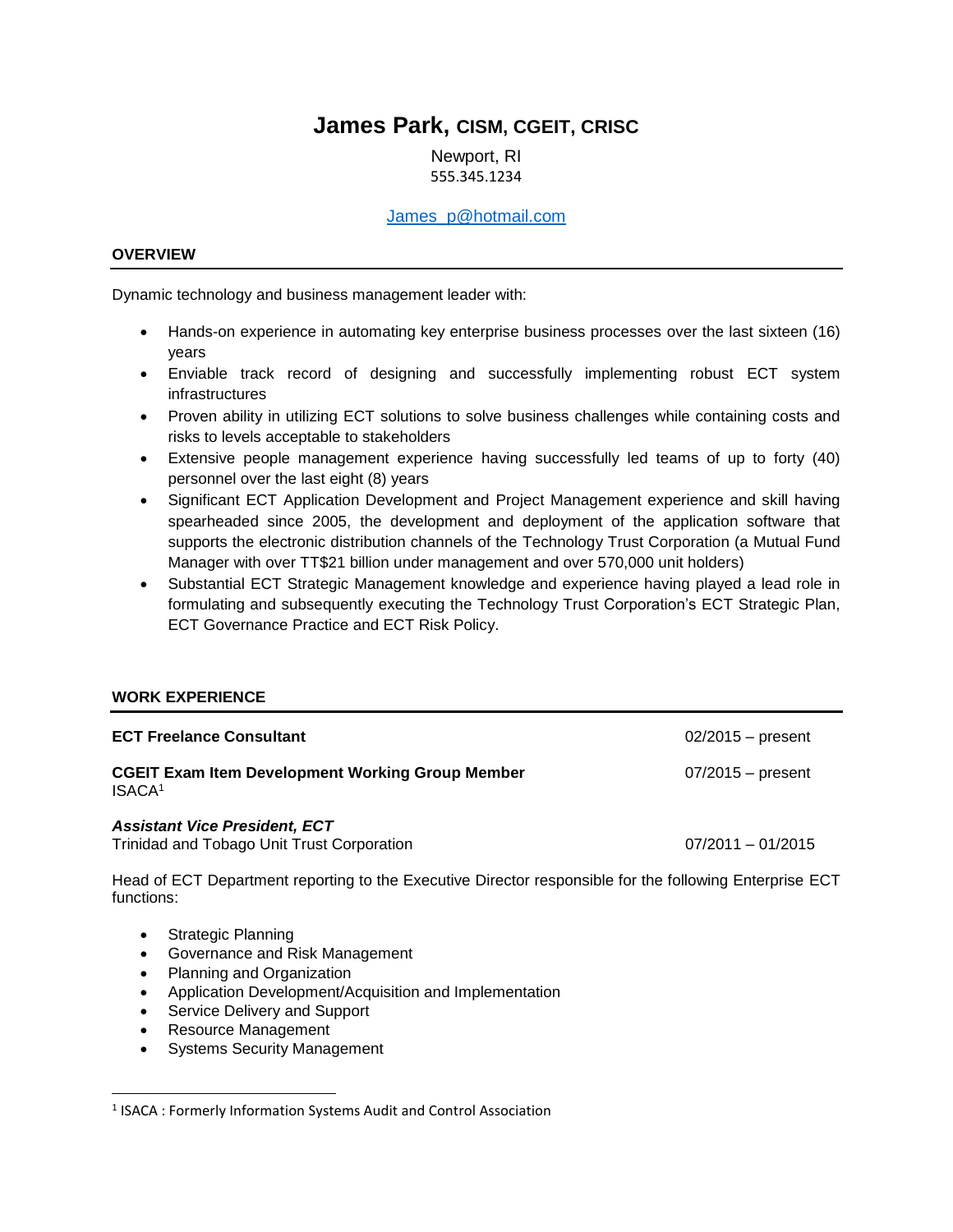# *Actg. Assistant Vice President, ECT*

Trinidad and Tobago Unit Trust Corporation **company** circa.11/2010 – 04/2011

Head of ECT Department reporting to the Executive Director responsible for the following Enterprise ECT functions:

- Strategic Planning
- Governance and Risk Management
- Planning and Organization
- Application Development/Acquisition and Implementation
- Service Delivery and Support
- Resource Management
- Systems Security Management

#### *Manager, Technology Services Delivery*

Technology Trust Corporation **Department Community** Control of the Control of the Control of the Control of the Control of the Control of the Control of the Control of the Control of the Control of the Control of the Contr

Key highlight(s):

- Established a control environment to secure the information assets of the organization.
- Developed and maintained an Information Systems Architecture to align with organizational objectives as it relates to electronic service delivery.
- Maintained an application portfolio to support the operational requirements of the enterprise.
- Researched industry finance and ECT trends and solutions to determine their fit for the UTC environment.
- Developed and maintained a service strategy that provided third level support to the ECT Operations area.
- Management of the processes and procedures associated with **all** system development activities at the Unit Trust Corporation.

#### *Manager, ECT Deployment*

Technology Unit Trust Corporation **Department Community** Control Control Control Control Control Control Control Control Control Control Control Control Control Control Control Control Control Control Control Control Contr

Key highlight(s):

- Technical Project Manager and Head Architect for all enterprise ECT enabled projects.
- Established a framework for ECT project execution at the UTC to improve business value.

#### *Business Systems Analyst*

Technology Trust Corporation 2003-2006

Key highlight(s):

- Designed the TTC Fund Card, the first card regionally that had the ability to be associated with all of the Mutual Fund accounts held by unit holders.
- Designed and implemented the Corporation's VISA Debit Card Systems to interface with mutual fund sub-system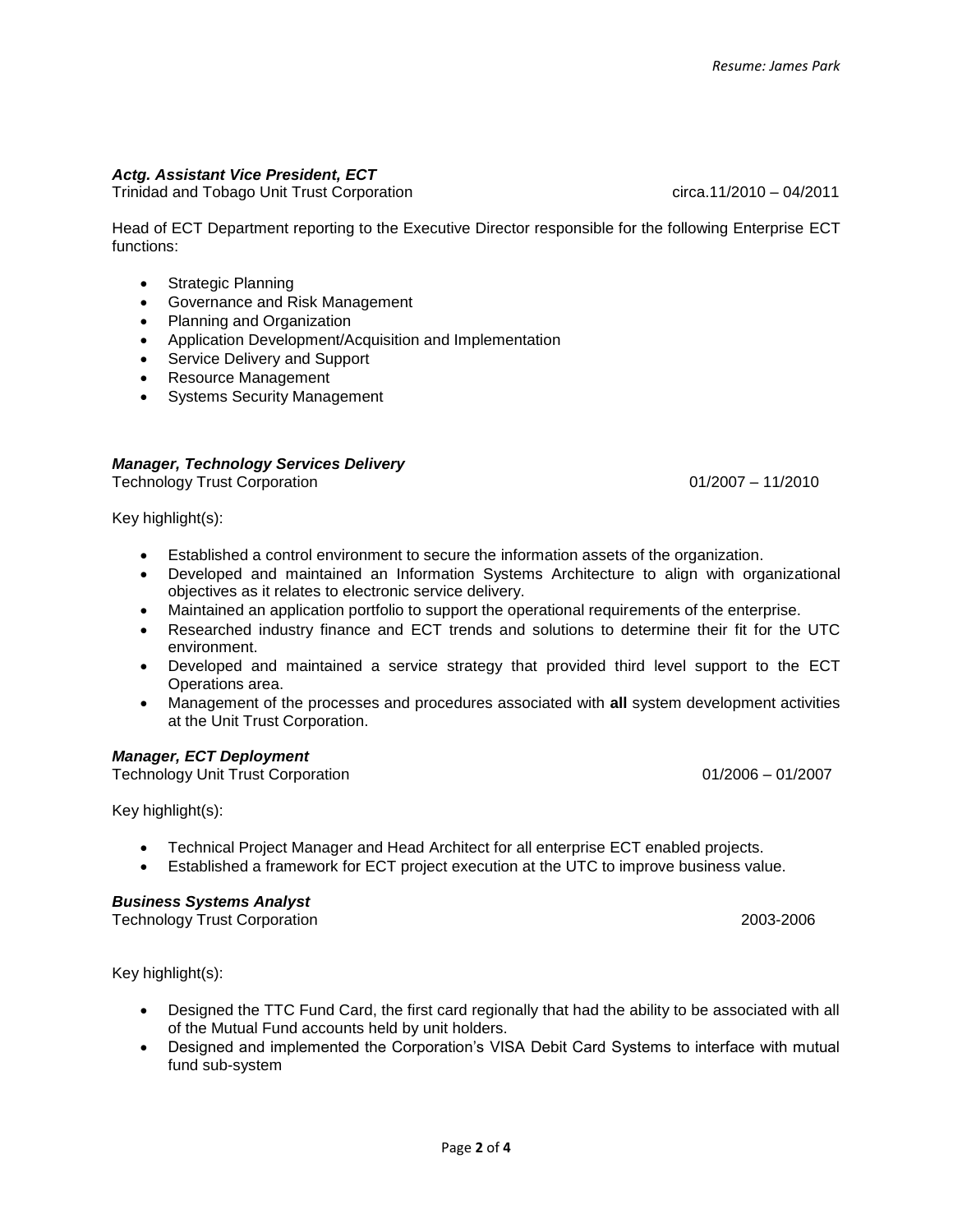## *Application Systems Programmer*

Technology Trust Corporation 1998 - 2003

Key highlight(s):

- Original developer of the Corporation's Core Business System of Record
- Lead developer on multiple Corporate Products

#### **CAREER HIGHLIGHTS**

 Member of ISACA's Global CGEIT Exam Item Development Global Working Group 2015 - The primary function of this group is to develop and review CGEIT exam items for inclusion in future CGEIT global certification exams. As a panel of subject matter experts, ISACA relies on this group's input and expertise to ensure the ongoing quality of CGEIT exam items.

Major System Implementations as Technical Lead or Project Manager include the following:

- Implemented the TTC's first and all subsequent VISA Debit Cards (over 100,000 issued cards), this included design of supporting business processes.
- Implemented the LinCU VISA Debit Product, via in-house TTC private cloud for Credit Unions.
- Spearheaded the design, development and implementation of TTC Mutual Fund Product Information Systems
	- o US Dollar Income Fund
	- o Energy Fund
	- o Global Suite of Funds
	- o Technology Trust Corporate Fund (TCF) (Launched in December 2014)
- Manager and Head Architect for the Corporation's Internet Banking System U-Online Phase 1 and 2
- Developed the TTC Strategic ECT Plan 2010 2015
- Head Architect for TTC Core Business System, this system houses over 570,000 customer accounts with over 20 billion TT\$ in holdings
- Project Manager and Head Architect for Bond Processing Sub-system (CLICO Issue)
- Developed the Corporation's Systems Modernization Program
- Published paper in ISACA International Journal Volume 1, 2013, (Peer reviewed journal)
- Designed and implemented an integrated solution to address FATCA Onboarding compliance requirements.
- Designed and implemented a security strategy and roadmap to secure the information assets of the Unit Trust Corporation.
- Led the ECT Department to achieve No.1 Enterprise Rating for Interdepartmental Quality of Service for three (3) consecutive years. (2012- 69%, 2013 - 76%, 2014- 82%) Independently Administered Employee Satisfaction Survey conducted by Quality Consultants Limited.

#### **EDUCATION**

**BSc Computer Studies (Hons.)**